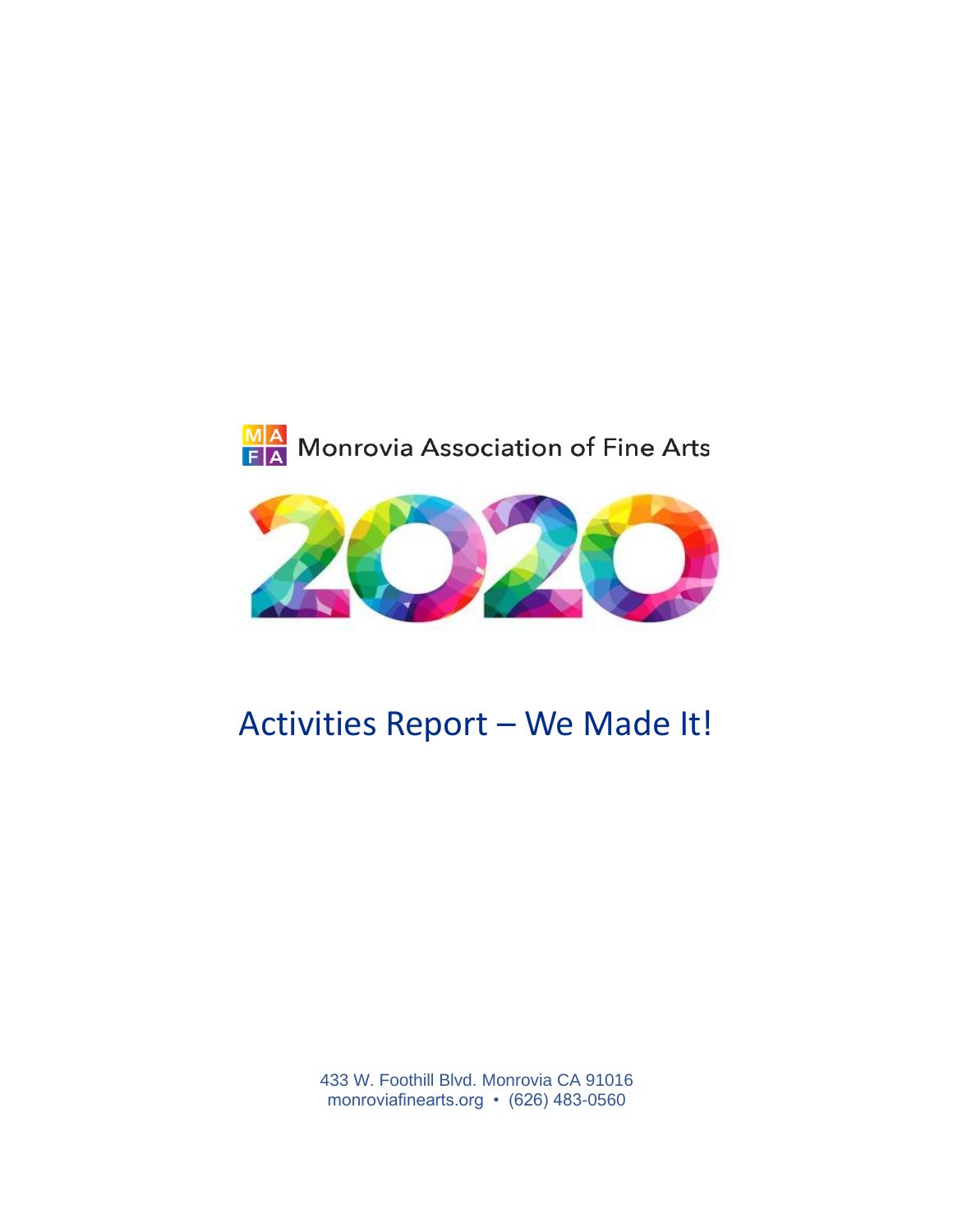#### **We Were All About In-Person**

Pre-2020: Programming and income based on in-person events:

- Monthly workshops for paid, juried members only at Community Center
- New member art gallery in Community Center
- Three summer art walks in Old Town
- Annul fall art-in-the-park show
- Kids art workshops at Foothill Unity Center distributions
- More as requested (seniors, teens)

#### **Then Along Came Covid…**



Chalksgiving Entry "We Rise Together" Billy Chen, Monrovia Resident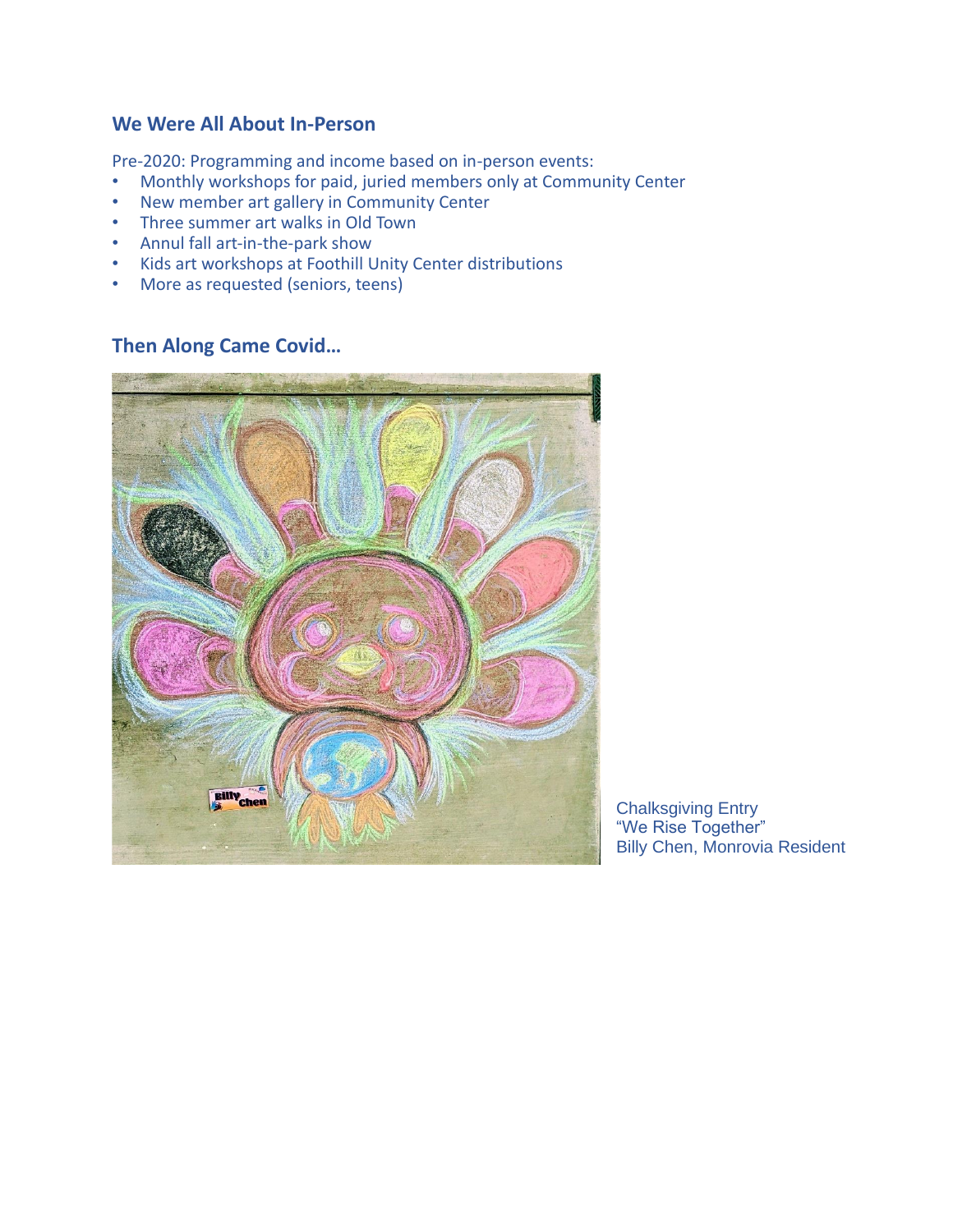# **We Spell Pivot H-m-m-m-m…!**



| <b>In-Person Event</b>                             | 2020 Replacement /<br><b>Adaptation</b>        | <b>Moving Forward</b>                            | <b>Pluse</b><br>S |
|----------------------------------------------------|------------------------------------------------|--------------------------------------------------|-------------------|
| Monthly member<br>workshops                        | Held on Zoom and<br>free to public             | Held on Zoom, non-member<br>fee                  | $^{+ + +}$        |
| <b>Artist Alley</b><br>Gallery                     | <b>Creating online</b><br>member gallery       | <b>Physical AND online galleries</b>             | $+ +$             |
| <b>Summer Art</b><br><b>Walks</b>                  | <b>Chalkdemic virtual</b><br>chalkfest (July)  | <b>Reinstate Summer Art Walks</b>                | $\ddot{}$         |
| <b>Annual Monrovia</b><br><b>Art Festival</b>      | <b>Mid-Autumn Festival</b><br>(Oct)            | <b>Hold Mid-Autumn Festival AND</b>              | ÷                 |
|                                                    | <b>Chalksgiving virtual</b><br>chalkfest (Nov) | <b>Hold Chalksgiving AND</b>                     | $^{++}$           |
|                                                    |                                                | Reinstate Annual Monrovia Art<br><b>Festival</b> | $^{++}$           |
| Kids art<br>workshops for<br><b>Foothill Unity</b> | Cancelled                                      | <b>Reinstate</b>                                 | $\ddot{}$         |
| More services as<br>requested                      | Cancelled                                      | More $++ = income = more$<br>services            | ÷                 |

# **Some Interesting Numbers for 2020…**

- **50+** Chalksgiving registrants
- **30** new artist contacts from member meetings
- **2** new artist members
- **37** current paid artist members
- **16** lapsed members <2 years
- **158** lapsed members >2 years
- **29** new Facebook followers from Chalksgiving
- **18** new Instagram followers from Chalksgiving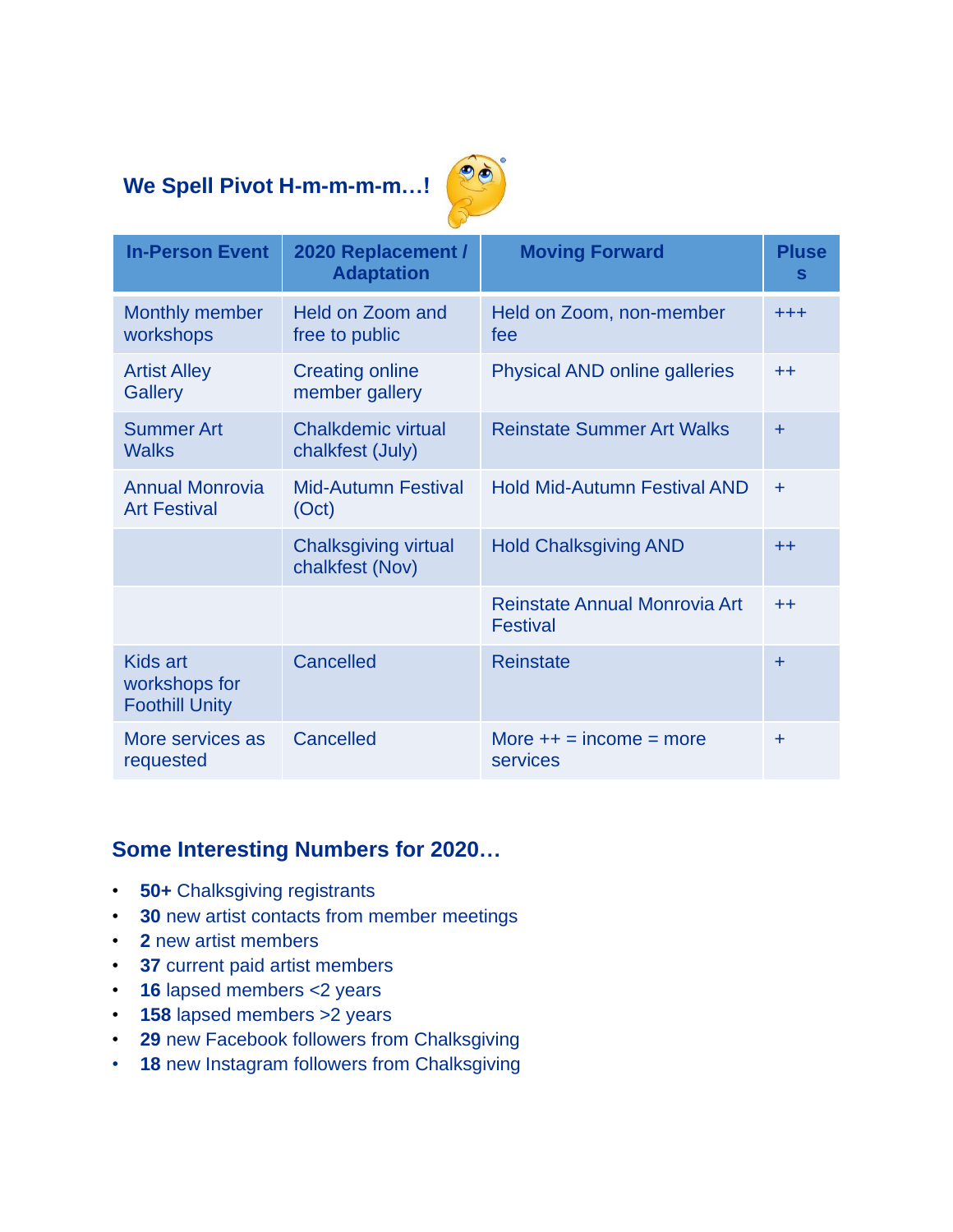### **What They Told Us**

#### **Chalksgiving Participants**

"Thank you so much for doing this for the community." L. Quintanilla

"My son and I had a GREAT time decorating the sidewalk in front of our house. I wasn't sure if this was the type of art you are looking for, but I wanted to say thank you regardless for providing us with a fun family project for the holiday. My son wanted to send out a positive message to our neighbors and that's what we tried to convey through our art."  $\circled{a}$  Annamarie Legaspi

"We are thankful to Monrovia to create this fun activity during the pandemic." Susan P.

#### **School Director**

"I've wanted the students to organize a virtual chalkfest, but they are having a real struggle staying motivated during this distance learning. I advise a youth community service group at the school as well as organize the student activities, but again they are very despondent. So I am trying to pick up the slack and keep their spirits up as well. I have many ideas, but so little time. This is why your help is deeply appreciated." Yours in service,

Ryan D. Rice, Director, Associated Student Body Applied Technology Center, Montebello Unified School District

# **2020 Artist Workshops Recap**

#### **In Person at Community Center**

February: How to Create Mood & Atmosphere in Your Painting – Tim Lewis

March: Painterly Approach to Landscapes in Oil – Jeannine Savedra (cancelled)

#### **Via Zoom**

May: Exploring Acrylic Landscape – Ray Tucker

June: Exploring Landscapes with Gouache – Ray tucker

July: Expressions in Charcoal and White Pastel – Elizabeth Tucker

August: Painterly Approach to Landscapes in Oil – Jeannine Savedra

September: The Art of Visual Design – Steve Gettle (Photographer)

October: Anything But the Brush, Part 1 – Rick Kess

November: Anything But the Brush, Part 2 – Rick Kess